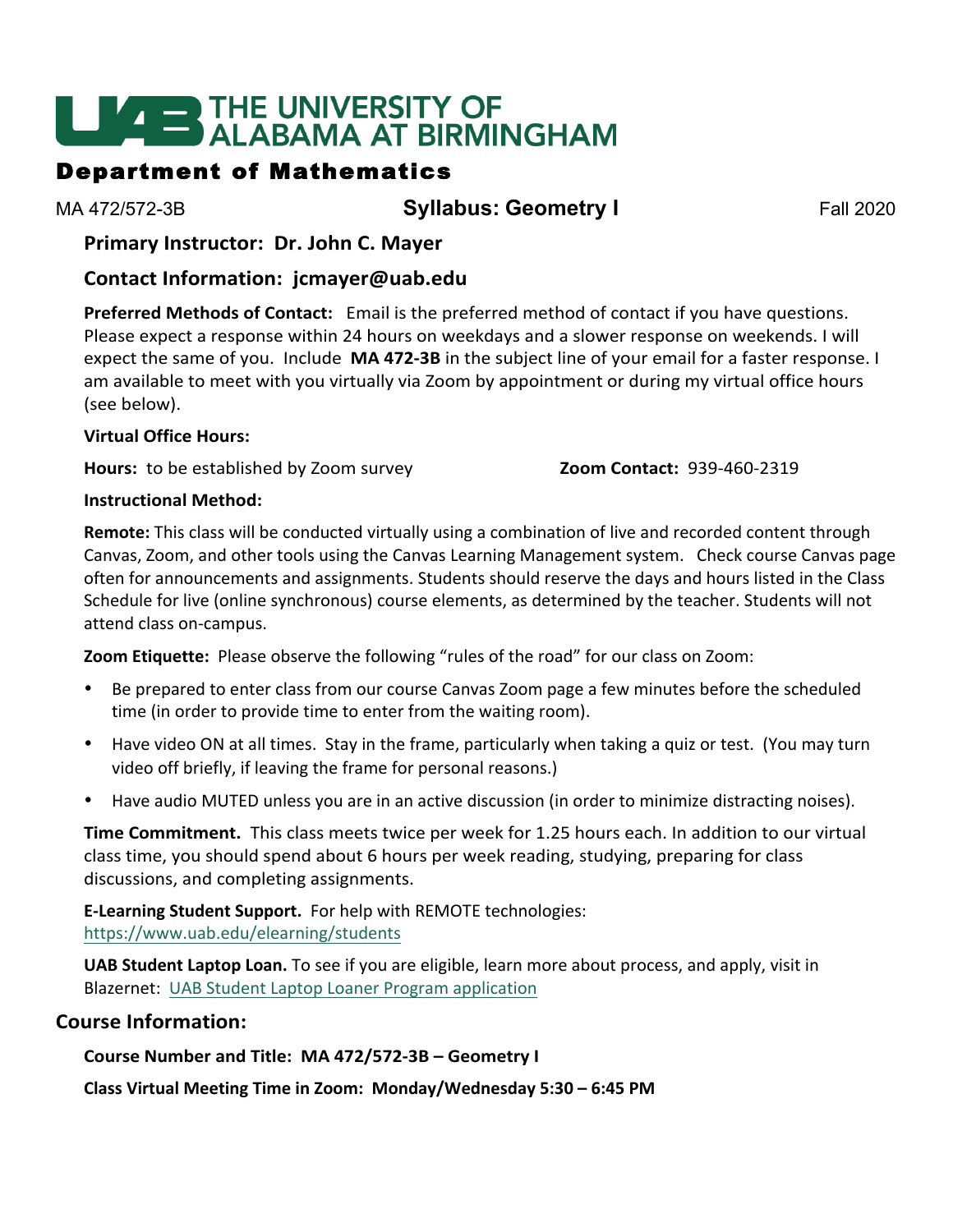## **Course Description:**

This course is a "guided inquiry" course. That is, your textbook will consist of statements of definitions, axioms, problems, and theorems, and occasional brief explanations. There will be very little lecture. You will be expected to solve the problems and prove the theorems yourself, individual and in small groups. Daily small group assignment is at the instructor's discretion, and may be random. Individual and group work will be "processed" by the class as a whole. Processing involves whole class discussion of the problem or theorem, usually based upon one or more student presentations to the class. Competence in oral and written communication of mathematics is a major goal of the course.

In a guided inquiry course, when you are working individually or in a group, you are expected NOT to consult outside sources such as other geometry textbooks, internet websites, smarter friends, friendly dogs, or the like. You may work with other students in the class, but if you present work done in part by others, you must give credit to all who participated in the work. (For example, you might say "Ann and I worked together on this.") This will not diminish your credit, but is required by academic honesty. Moreover, your collaborators are not required to bail you out of difficulty, but may elect to do so.

### **Course Objectives:**

We will cover the following topics:

- 1. Congruence and geometric constructions.
- 2. Introduction to axioms, theorems, and proofs.
- 3. Area measure and theorems.
- 4. Angle measure and theorems.
- 5. Similarity, trigonometry, and circle measure, as time permits.

### Learning Outcomes. Students will

- 1. Articulate understanding of congruence, transformations, and isometries.
- 2. Undertake geometric constructions using ruler and compass.
- 3. Articulate understanding of basic axioms, theorems, and proofs about congruence of triangles and other plane figures.
- 4. Articulate understanding of parallel lines and of the measure of area.
- 5. Articulate understanding of the Pythagorean theorem and the measure of angles.
- 6. Graduate (MA 572) and Extra Credit: Articulate awareness of similarity, trigonometry, and circle measure.

## **Prerequisite: MA 125 - Calculus I**

#### **Required Text and Course Materials:**

There is a required textbook for this course: David Clark, *Euclidean Geometry, A Guided Inquiry Approach*. During every class you should have available the following items.

- 1. Your textbook.
- 2. A 3-ring binder containing your class Notebook, everything up to date.
- 3. Straightedge (ruler) and compass.
- 4. Sharp pencils or pens, colors are useful.

You will need a few sheets of tracing paper or clear plastic that you can draw on. You will need a scanning app on your smart phone or computer in order to submit PDF copies of work done for assignments and presentations. Adobe Scan is free: https://acrobat.adobe.com/us/en/mobile/scanner-app.html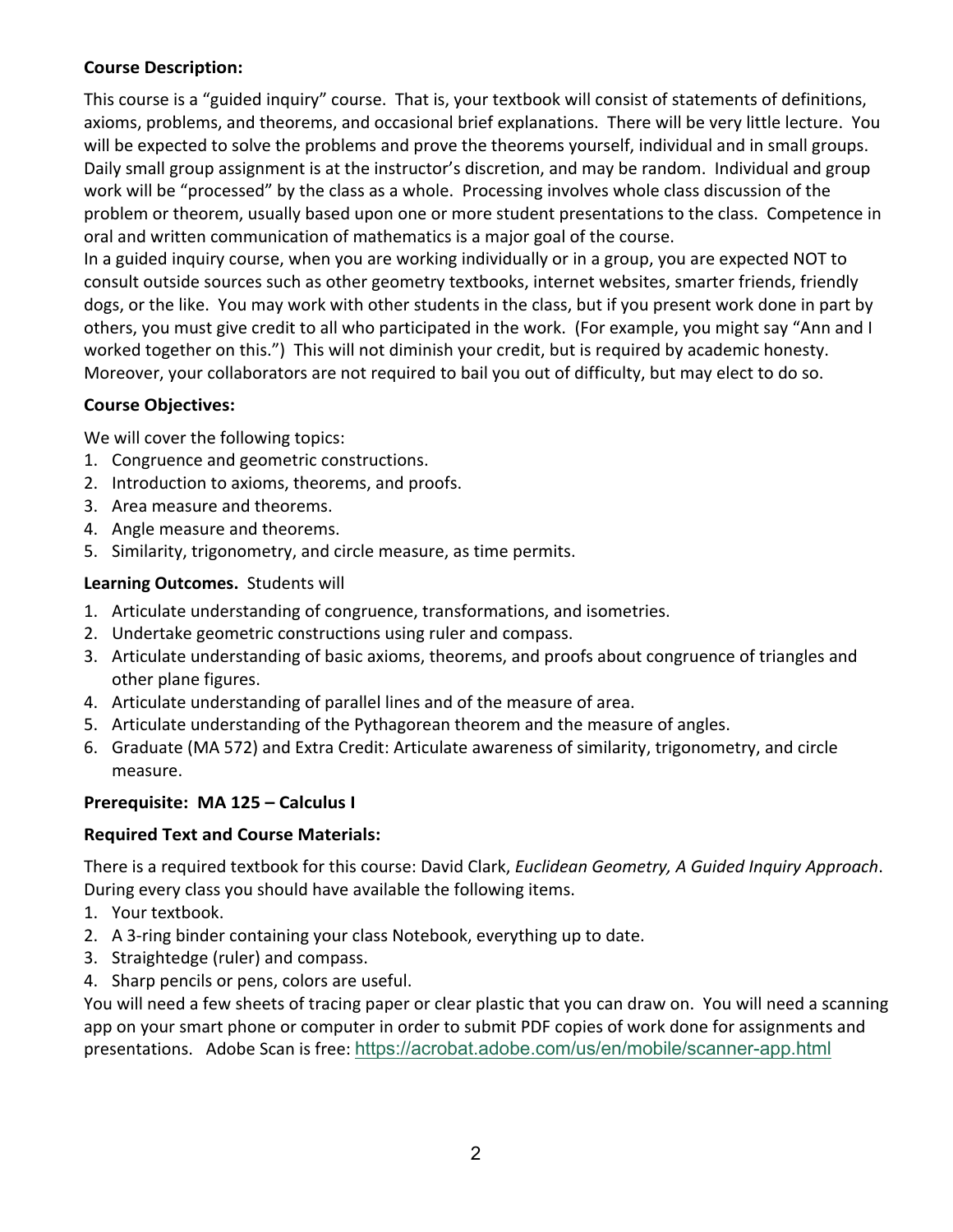## **UAB Policies and Resources:**

## **Add/Drop and Course Withdrawal**

- **Drop/Add:** Deadlines for adding, dropping, or withdrawing from a course and for paying tuition are published in the Academic Calendar available online. Review the Institutional Refund Policy for information on refunds for dropped courses.
- **Withdrawal:** To avoid academic penalty, a student must withdraw from a course by the withdrawal deadline shown in the academic calendar and receive a grade of W (withdrawn). Failure to attend class does not constitute a formal drop or withdrawal.

#### **UAB United: Safe Entry to Campus**

- Please go to the UAB United website for guidance and resources related to our safe entry to campus in Fall 2020, including information on:
	- Testing
	- Academic resources and in-depth information
	- Student Affairs resources to support all students (housing, dining, extracurricular activities, parking, etc.)
	- Health and safety resources and recommendations for on and off-campus
	- Information for International Students

All students should use the Student COVID-19 Entry Checklist to see what they have to do in order to enter the campus safely. Non-compliance with the required items will result in students not being able to remain on campus or participate in any in-person classes, meetings, jobs, extracurricular activities, and **events.**

**GuideSafe Event Passport Class Requirement**. Faculty are required to verify all students who are present for in-person instruction or labs have a current Event Passport. Learn more at UAB GuideSafe Event Passport

**Misconduct:** The University of Alabama at Birmingham expects all members of its academic community to function according to the highest ethical and professional standards. Students, faculty, and the administration of the institution must be involved to ensure this quality of academic conduct. Review the Academic Honor Code and Non-Academic Student Code of Conduct linked below.

- Academic Honor Code
- Non-Academic Student Code of Conduct

**DSS Accessibility Statement:** UAB is committed to providing an accessible learning experience for all students. If you are a student with a disability that qualifies under Americans with Disabilities Act (ADA) and Section 504 of the Rehabilitation Act, and you require accommodations, please contact Disability Support Services for information on accommodations, registration and procedures. UAB Disability Support Services (DSS) has established a process for UAB students to request temporary adjustments based on the impact of COVID-19. Requests for reasonable accommodations involve an interactive process and consist of a collaborative effort among the student, DSS, faculty and staff. If you are registered with Disability Support Services, please contact DSS to discuss accommodations that may be necessary in this course. If you have a disability but have not contacted Disability Support Services, please call (205) 934-4205, visit their website, or their office located in Hill Student Center Suite 409.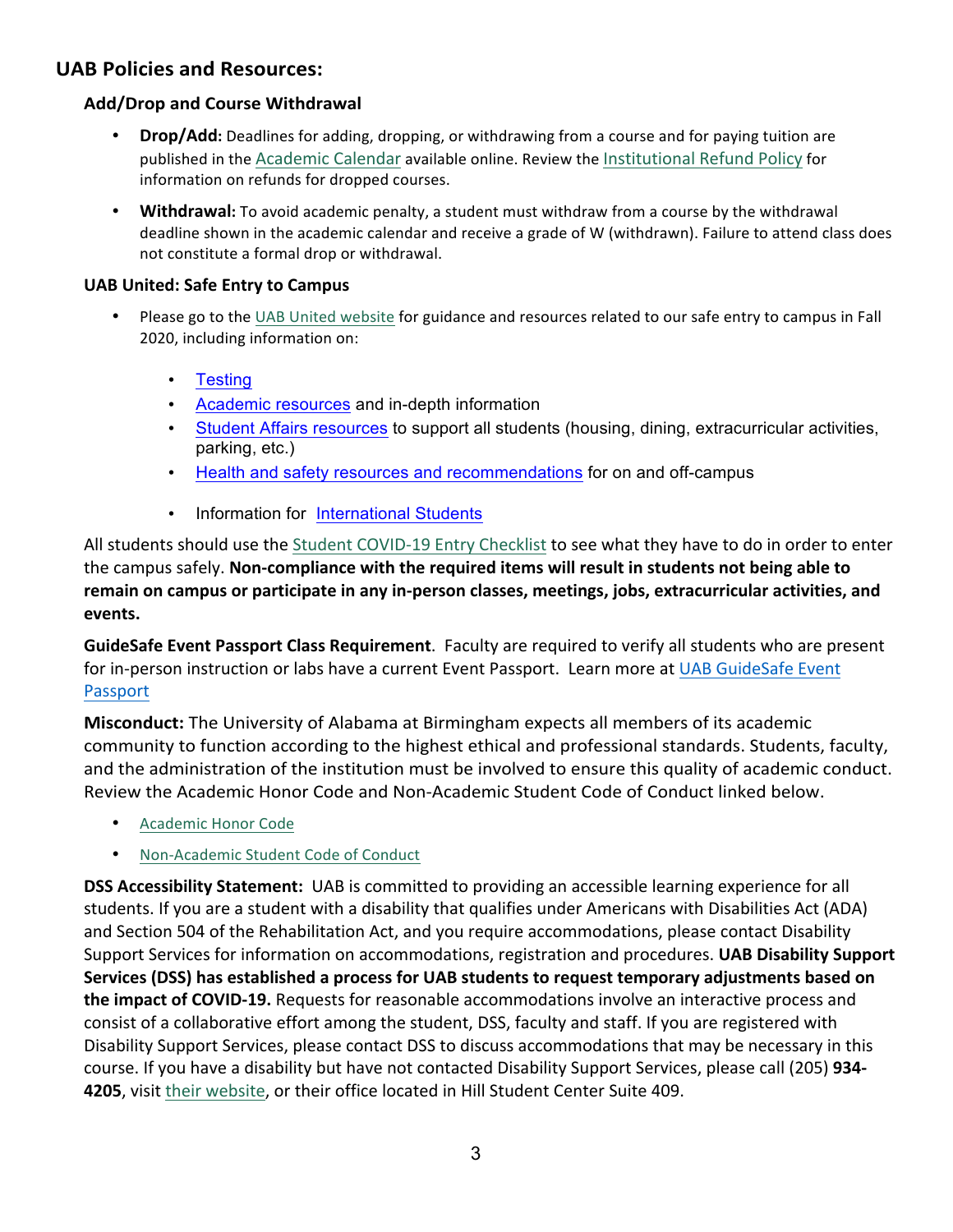**Title IX Statement:** The University of Alabama at Birmingham is committed to providing an environment that is free from sexual misconduct, which includes gender-based assault, harassment, exploitation, dating and domestic violence, stalking, as well as discrimination based on sex, sexual orientation, gender identity, and gender expression. If you have experienced any of the aforementioned conduct we encourage you to report the incident. UAB provides several avenues for reporting. For more information about Title IX, policy, reporting, protections, resources and supports, please visit UAB Title IX webpage for UAB's Title IX, UAB's Equal Opportunity, Anti-Harassment, Duty to Report, and Non-Retaliation policies.

#### **Mandatory Masks and Social Distancing Requirements:**

In accordance with CDC guidelines and for the health and well-being of all faculty, staff and students. Students, faculty and staff are required to wear cloth face coverings or face masks at all times and maintain social distancing (6 feet between individuals in traditional classrooms, or, in instructional laboratories and similar settings) while on the UAB campus.

## **Course Grading:**

**Course Grades.** Students earn their grade in the course as determined in the tables below. How each grade component is determined is described in the paragraphs that follow. Points accumulated will be recorded in CANVAS within one week of the completion of the assignment or activity. Important due dates will be listed in CANVAS calendar. Recall that a grade of D cannot count toward the mathematics major.

| <b>Grade Element</b> | <b>Points</b> | <b>Points Earned</b> | <b>Course Grade</b> |
|----------------------|---------------|----------------------|---------------------|
| In-Class Quizzes     | 100           | 400 points or more   |                     |
| Canvas e-Quizzes     | 50            | 350-399 points       |                     |
| Participation        | 100           | 300-349 points       |                     |
| Assignments          | 100           | 250-299 points       |                     |
| Final Exam           | 100           | Below 250 points     |                     |
| <b>Total</b>         | 450           |                      |                     |

**Pass/Fail option.** Where the university can, it is providing a Pass/Fail (P/F) option in case there are circumstances and/or challenges students are encountering related to the ongoing pandemic that might make a P/F option a better option. If students are not remaining with the default letter grade method for any of their courses, they must select the P/F grading method for each course individually. This selection is made toward the end of the semester. Once a student selects the option for a P/F grading method for a particular course, that decision is not reversible regardless of their performance on remaining assignments or exams.

Late Assignment Policy: Assignments no more than one class meeting late will be subject to a 10% grade penalty. Assignments more than one class meeting late are subject to greater penalty at the discretion of the instructor.

Participation. You are expected to participate actively, particularly in small group work and class processing discussions. Mere presence does not constitute ACTIVE participation. Participation points are awarded as in the following table. Note that it is possible to earn MORE than 100 points total for the semester since we will have about 29 class meetings. Points earned beyond 100 are extra credit. Priority in presenting goes to students with the fewest Participation points.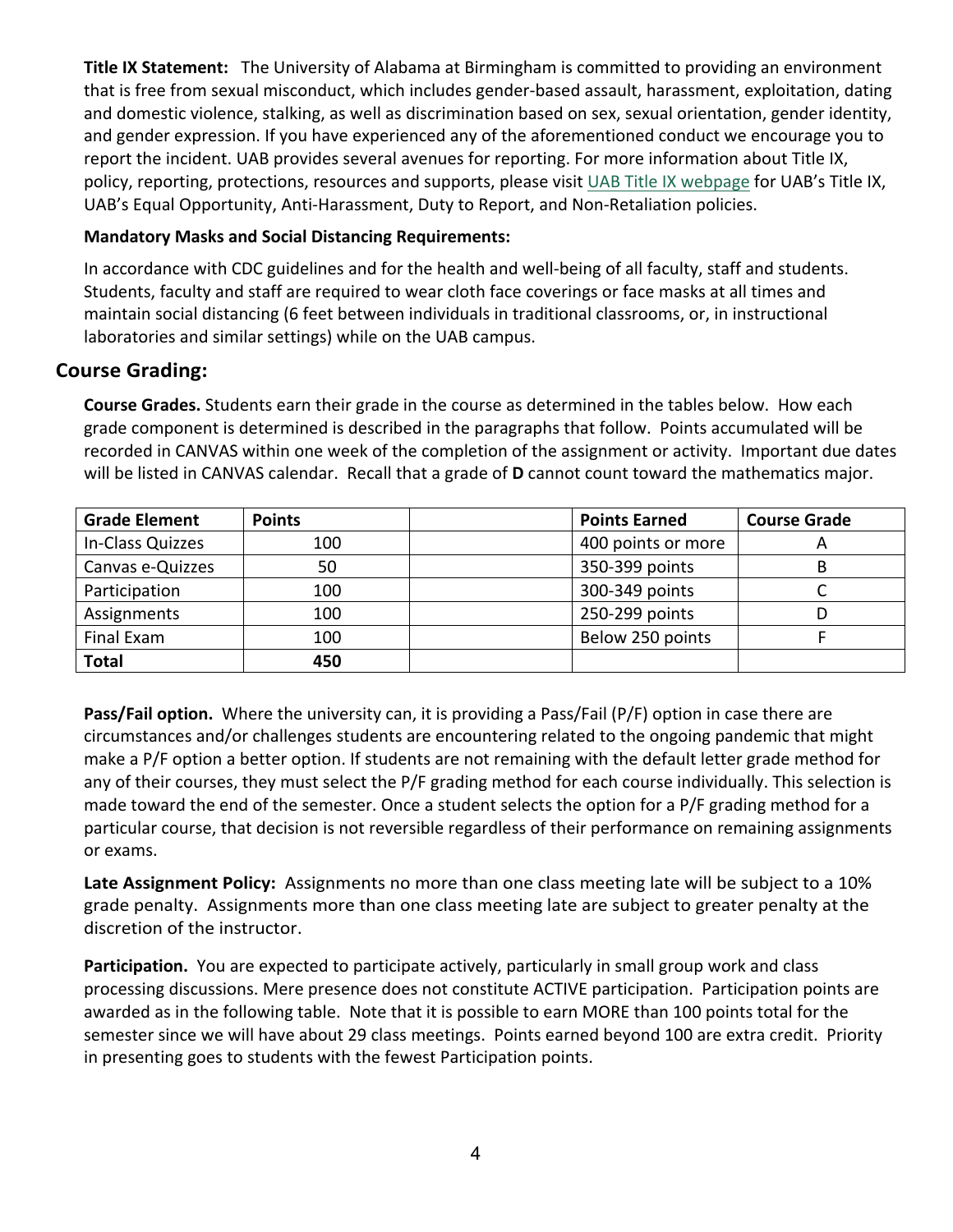| <b>Level of Participation</b>                                                  |  |  |
|--------------------------------------------------------------------------------|--|--|
| Be present in class                                                            |  |  |
| Make minimal presentation or contribute meaningfully to class/group discussion |  |  |
| Contribute significantly to class discussion                                   |  |  |
| Make good presentation (substantially correct)                                 |  |  |
| Make excellent presentation (completely correct)                               |  |  |

**Assignments.** After certain problems and theorems are presented in class, you will be required to turn in your written solution/proof of designated problems/theorems as an Assignment in Canvas. This is intended to verify your understanding of the solution or proof after it has been presented to the class as a whole. You must draw your own figures and write out the solutions/proofs in your own words, though you may follow the solution as presented in class. Assignments count 10 points each, unless otherwise stated.

## **Tests and Quizzes. There are three categories of tests and quizzes.**

All quizzes and tests are open book: you can use the textbook or your Notebook, but you may not consult any other sources.

- 1. **Canvas e-quizzes**: Canvas e-quizzes must be completed prior to each class meeting. Typically, an equiz will be three or four short-answer or multiple choice questions. The purpose of this quiz is so that you will have done some work on new material prior to class. Each e-quiz counts 3-4 points. It is possible to earn more than 50 points; points beyond 50 are extra credit.
- 2. **In-Class Quizzes**: quizzes will be given in class without prior announcement, and based primarily upon work done within the current and one or two prior class meetings. Quizzes will be of a similar nature to the types of problems, examples, constructions, and theorems encountered in class and in working through the textbook. Each quiz counts 10 points unless specified otherwise at the time. No tests take a full class period, usually just 20 minutes or so. In-class quizzes will be online, timed, and you must have video continually ON and be in the frame.
- 3. **Final Exam**: The final examination will consist of a number of problems similar to the major problems and theorems of the course, but not repeating problems in the course. You will be able to select a small number of problems to work on from a longer list. The final exam will be online, timed, and you must have video continually ON and be in the frame. The final exam counts 100 points.

**Make-Up Policy.** There are no make-up quizzes or presentations for absences resulting in decreased participation or quiz credit. If you miss a class for a verifiable emergency or illness, necessary medical appointment, or on UAB official business, the instructor will work with you to find an accommodation.

## **Rules for Group Work**

- **1.** Each member takes responsibility for his/her own learning.
- **2.** Each member of the group is willing to help every other group member who asks for help.
- **3.** Groups may ask the teacher for help only when all group members have the same question.
- **4.** There is always a further challenge.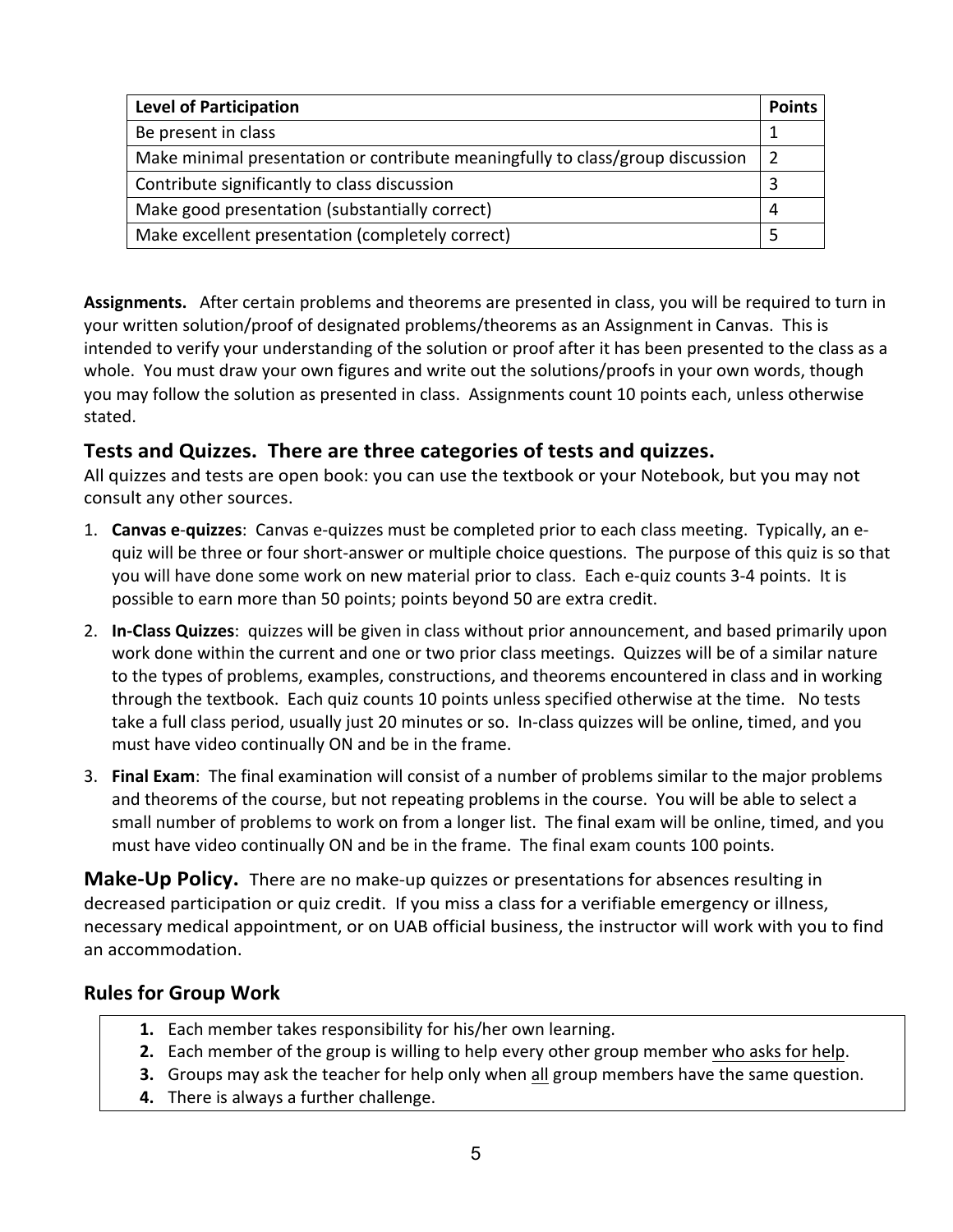These rules apply during all small group discussions. Whole group discussions require adherence to the standard rule of classroom engagement: speak and listen respectfully.

|                | Conceptual                                           | <b>Evidence Of Problem</b>                           | <b>Explanation:</b>                                                                                    | Accuracy:                                                                    |
|----------------|------------------------------------------------------|------------------------------------------------------|--------------------------------------------------------------------------------------------------------|------------------------------------------------------------------------------|
|                | <b>Understanding:</b>                                | Solving:                                             | Using verbal reasoning                                                                                 | Providing a wholly                                                           |
|                | Interpreting the concepts                            | The use of task-appropriate                          | and appropriate                                                                                        | justified solution for                                                       |
|                | of the task and<br>translating them into             | tools and problem solving<br>strategies.             | constructions to best<br>convey the solution.                                                          | the task at hand.                                                            |
|                | mathematics                                          |                                                      | (The explanation flows                                                                                 |                                                                              |
|                | (Identifying the "core" of<br>the problem)           |                                                      | smoothly.)                                                                                             |                                                                              |
| 3              |                                                      |                                                      | Explanation is coherent,<br>and the ideas involved<br>follow logically from<br>previously stated ones. | The solution is<br>completely justified,<br>with no gaps in the<br>argument. |
|                | Student's work has                                   | The student's work has                               | Explanation is not                                                                                     |                                                                              |
|                | demonstrated that                                    | demonstrated the strategic                           | sufficiently rigorous or                                                                               | The solution has one                                                         |
| $\overline{2}$ | he/she has fully identified                          | use of all task-appropriate                          | something may not                                                                                      | or two minor gaps in                                                         |
|                | the major concepts of the                            | tools and problem solving                            | immediately follow                                                                                     | justification.                                                               |
|                | task.                                                | methods.                                             | from what is written.                                                                                  |                                                                              |
|                |                                                      | Not all tools needed for the                         |                                                                                                        |                                                                              |
|                | Some, but not all, of the                            | task are used or the tools                           | Explanation has multiple                                                                               | The solution has                                                             |
| 1              | major concepts needed                                | are not used in a manner                             | gaps or multiple steps                                                                                 | major gaps in the                                                            |
|                | were evident.                                        | appropriate for solving the<br>problem.              | need to be inferred.                                                                                   | justification.                                                               |
| 0              | Does not achieve minimal<br>requirements for 1 point | Does not achieve minimal<br>requirements for 1 point | Does not achieve<br>minimal requirements<br>for 1 point                                                | Does not achieve<br>minimal requirements<br>for 1 point                      |

## **Scoring Rubic (10 Point Scale)**

This rubric is applied to assignments and to test and quiz questions.

## **Course Netiquette:**

There are course expectations concerning etiquette on how we should treat each other online. It is very important that we consider the following values during online discussions, Zoom interactions, and email.

- **Respect:** Each student's opinion is valued as an opinion. When responding to a person during the online discussions, be sure to state an opposing opinion in a diplomatic way. Do not insult the person or their idea. Do not use negative or inappropriate language.
- Confidentiality: When discussing topics be sure to be discreet on how you discuss children, teachers, and colleagues. Do not use names of people or names of facilities.
- **Format:** When posting use proper grammar, spelling, and complete sentences. Avoid using ALL CAPITALS. This signifies that you are yelling. Avoid using shortcuts/text abbreviations such as 'cu l8r' for 'See you later.'
- **Relevance:** Think before you type. Keep posts relevant to the discussion topic.